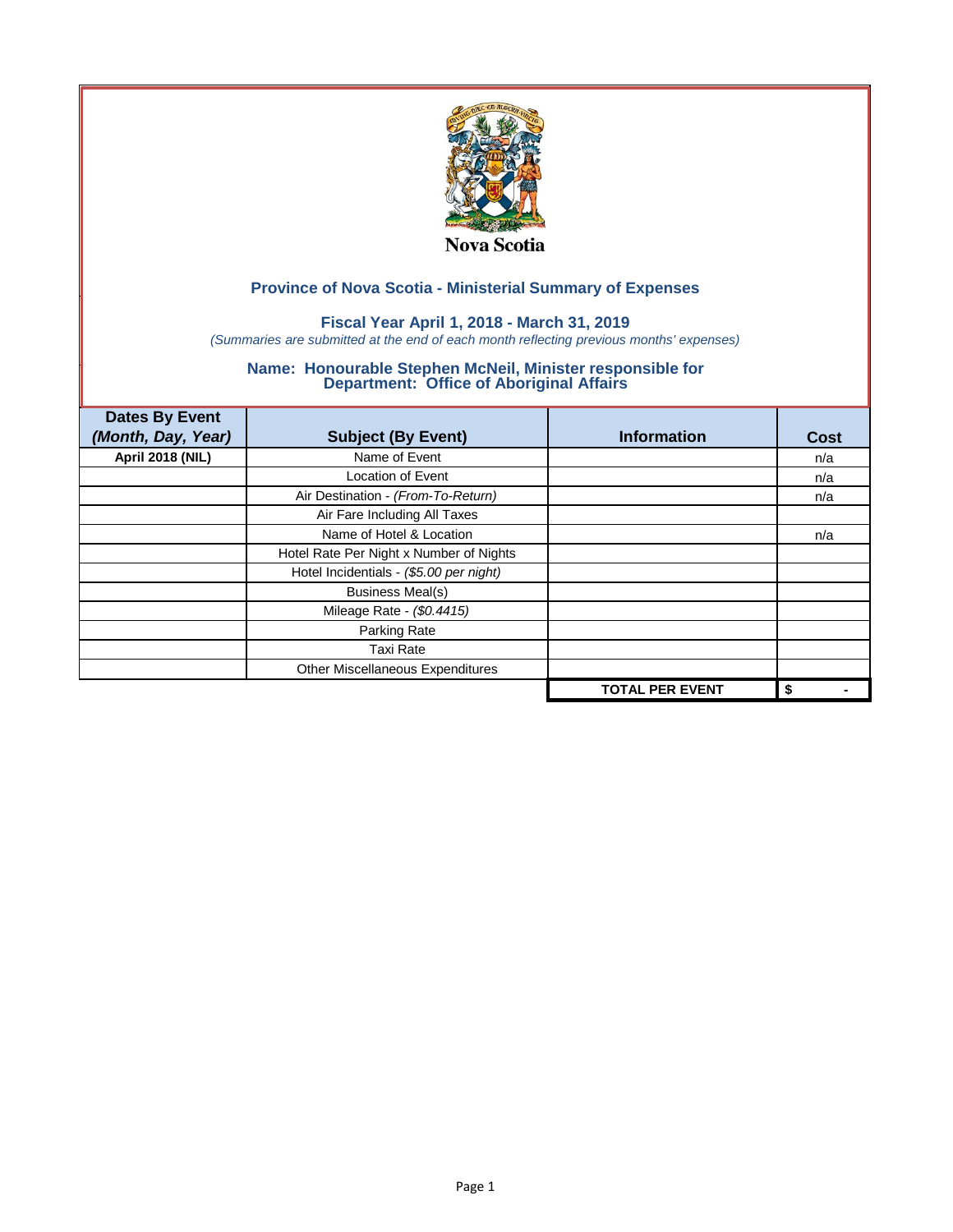

## **Fiscal Year April 1, 2018 - March 31, 2019**

*(Summaries are submitted at the end of each month reflecting previous months' expenses)*

| <b>Dates By Event</b><br>(Month, Day, Year) | <b>Subject (By Event)</b>               | <b>Information</b>     | Cost |
|---------------------------------------------|-----------------------------------------|------------------------|------|
| May 2018 (NIL)                              | Name of Event                           |                        | n/a  |
|                                             | <b>Location of Event</b>                |                        | n/a  |
|                                             | Air Destination - (From-To-Return)      |                        | n/a  |
|                                             | Air Fare Including All Taxes            |                        |      |
|                                             | Name of Hotel & Location                |                        | n/a  |
|                                             | Hotel Rate Per Night x Number of Nights |                        |      |
|                                             | Hotel Incidentials - (\$5.00 per night) |                        |      |
|                                             | <b>Business Meal(s)</b>                 |                        |      |
|                                             | Mileage Rate - (\$0.4415)               |                        |      |
|                                             | Parking Rate                            |                        |      |
|                                             | <b>Taxi Rate</b>                        |                        |      |
|                                             | Other Miscellaneous Expenditures        |                        |      |
|                                             |                                         | <b>TOTAL PER EVENT</b> | \$   |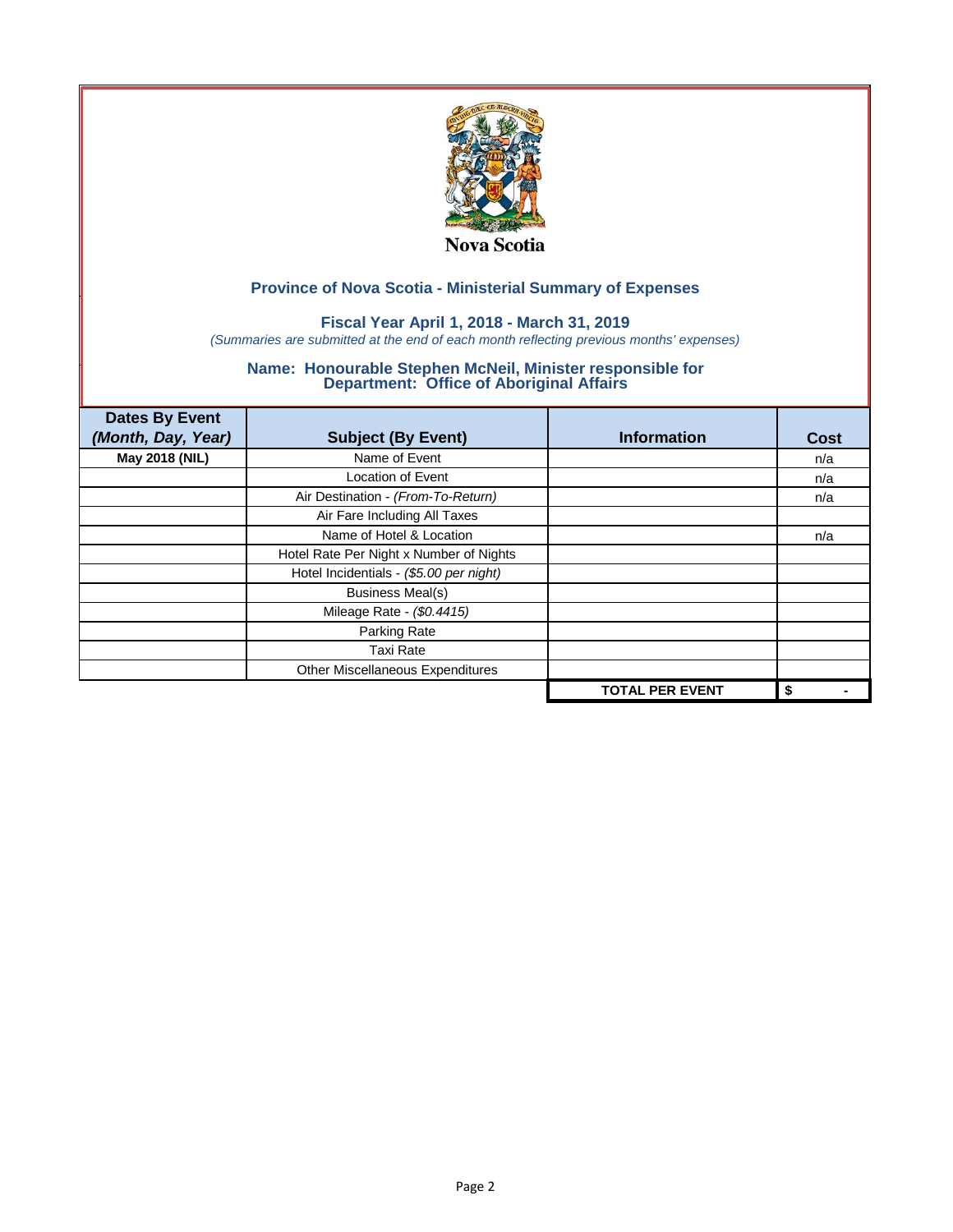

## **Fiscal Year April 1, 2018 - March 31, 2019**

*(Summaries are submitted at the end of each month reflecting previous months' expenses)*

| <b>Dates By Event</b><br>(Month, Day, Year) | <b>Subject (By Event)</b>               | <b>Information</b>     | Cost |
|---------------------------------------------|-----------------------------------------|------------------------|------|
| <b>June 2018 (NIL)</b>                      | Name of Event                           |                        | n/a  |
|                                             | <b>Location of Event</b>                |                        | n/a  |
|                                             | Air Destination - (From-To-Return)      |                        | n/a  |
|                                             | Air Fare Including All Taxes            |                        |      |
|                                             | Name of Hotel & Location                |                        | n/a  |
|                                             | Hotel Rate Per Night x Number of Nights |                        |      |
|                                             | Hotel Incidentials - (\$5.00 per night) |                        |      |
|                                             | <b>Business Meal(s)</b>                 |                        |      |
|                                             | Mileage Rate - (\$0.4415)               |                        |      |
|                                             | Parking Rate                            |                        |      |
|                                             | <b>Taxi Rate</b>                        |                        |      |
|                                             | Other Miscellaneous Expenditures        |                        |      |
|                                             |                                         | <b>TOTAL PER EVENT</b> | \$   |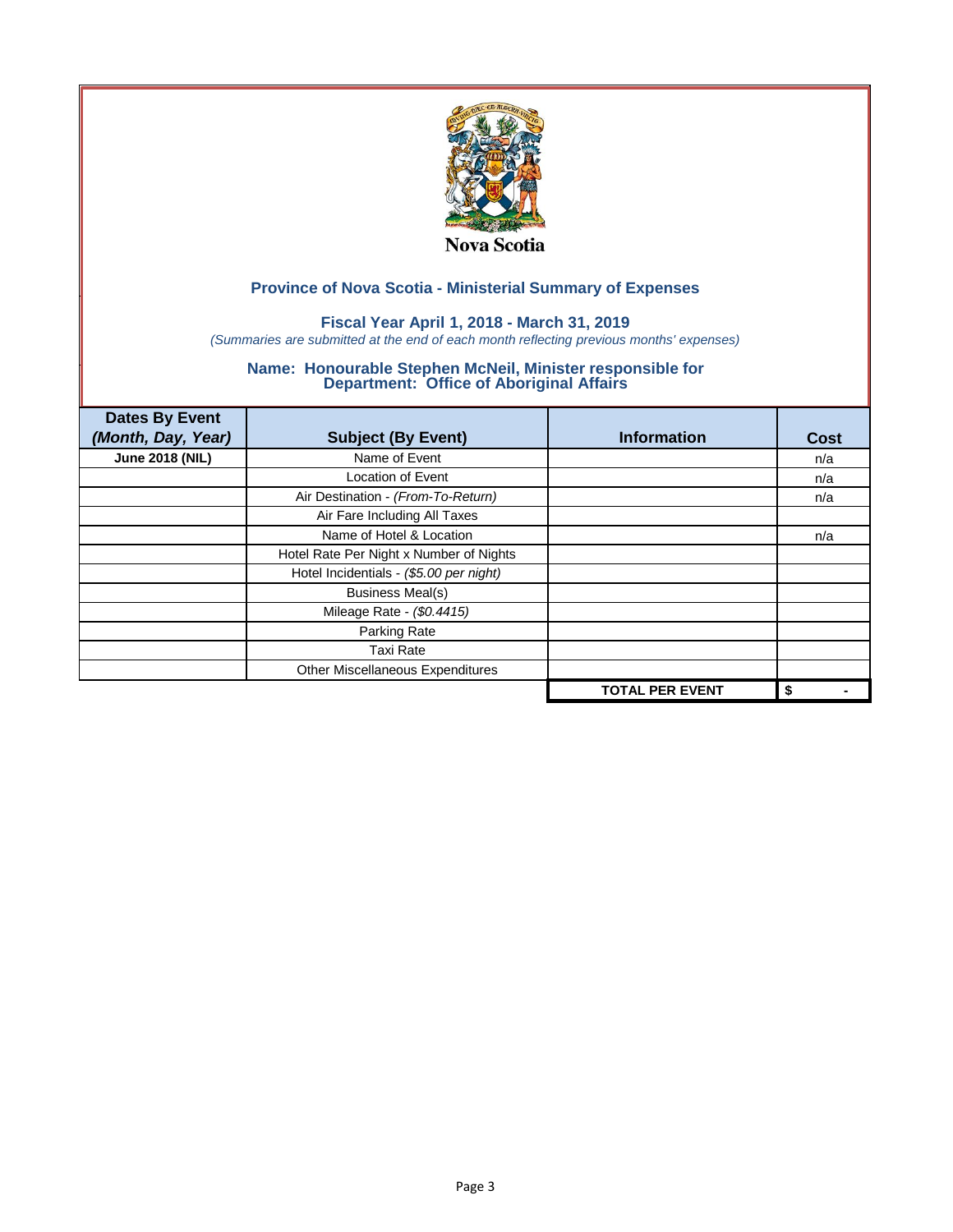

## **Fiscal Year April 1, 2018 - March 31, 2019**

*(Summaries are submitted at the end of each month reflecting previous months' expenses)*

| <b>Dates By Event</b><br>(Month, Day, Year) | <b>Subject (By Event)</b>               | <b>Information</b>     | <b>Cost</b> |
|---------------------------------------------|-----------------------------------------|------------------------|-------------|
| <b>July 2018 (NIL)</b>                      | Name of Event                           |                        | n/a         |
|                                             | <b>Location of Event</b>                |                        | n/a         |
|                                             | Air Destination - (From-To-Return)      |                        | n/a         |
|                                             | Air Fare Including All Taxes            |                        |             |
|                                             | Name of Hotel & Location                |                        | n/a         |
|                                             | Hotel Rate Per Night x Number of Nights |                        |             |
|                                             | Hotel Incidentials - (\$5.00 per night) |                        |             |
|                                             | <b>Business Meal(s)</b>                 |                        |             |
|                                             | Mileage Rate - (\$0.4415)               |                        |             |
|                                             | Parking Rate                            |                        |             |
|                                             | <b>Taxi Rate</b>                        |                        |             |
|                                             | Other Miscellaneous Expenditures        |                        |             |
|                                             |                                         | <b>TOTAL PER EVENT</b> | \$          |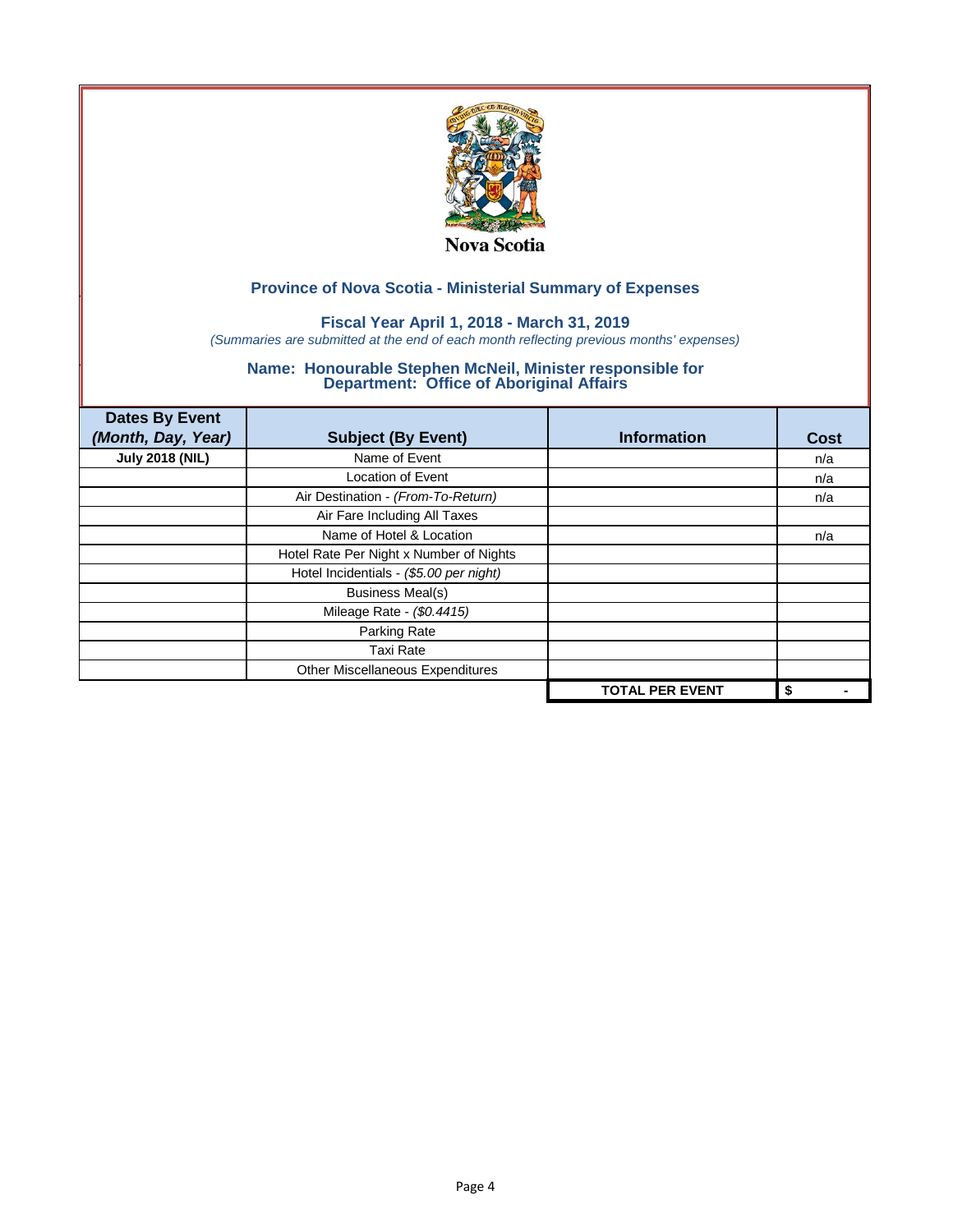

## **Fiscal Year April 1, 2018 - March 31, 2019**

*(Summaries are submitted at the end of each month reflecting previous months' expenses)*

| <b>Dates By Event</b><br>(Month, Day, Year) | <b>Subject (By Event)</b>               | <b>Information</b>     | Cost |
|---------------------------------------------|-----------------------------------------|------------------------|------|
| August 2018 (NIL)                           | Name of Event                           |                        | n/a  |
|                                             | <b>Location of Event</b>                |                        | n/a  |
|                                             | Air Destination - (From-To-Return)      |                        | n/a  |
|                                             | Air Fare Including All Taxes            |                        |      |
|                                             | Name of Hotel & Location                |                        | n/a  |
|                                             | Hotel Rate Per Night x Number of Nights |                        |      |
|                                             | Hotel Incidentials - (\$5.00 per night) |                        |      |
|                                             | <b>Business Meal(s)</b>                 |                        |      |
|                                             | Mileage Rate - (\$0.4415)               |                        |      |
|                                             | Parking Rate                            |                        |      |
|                                             | <b>Taxi Rate</b>                        |                        |      |
|                                             | Other Miscellaneous Expenditures        |                        |      |
|                                             |                                         | <b>TOTAL PER EVENT</b> | \$   |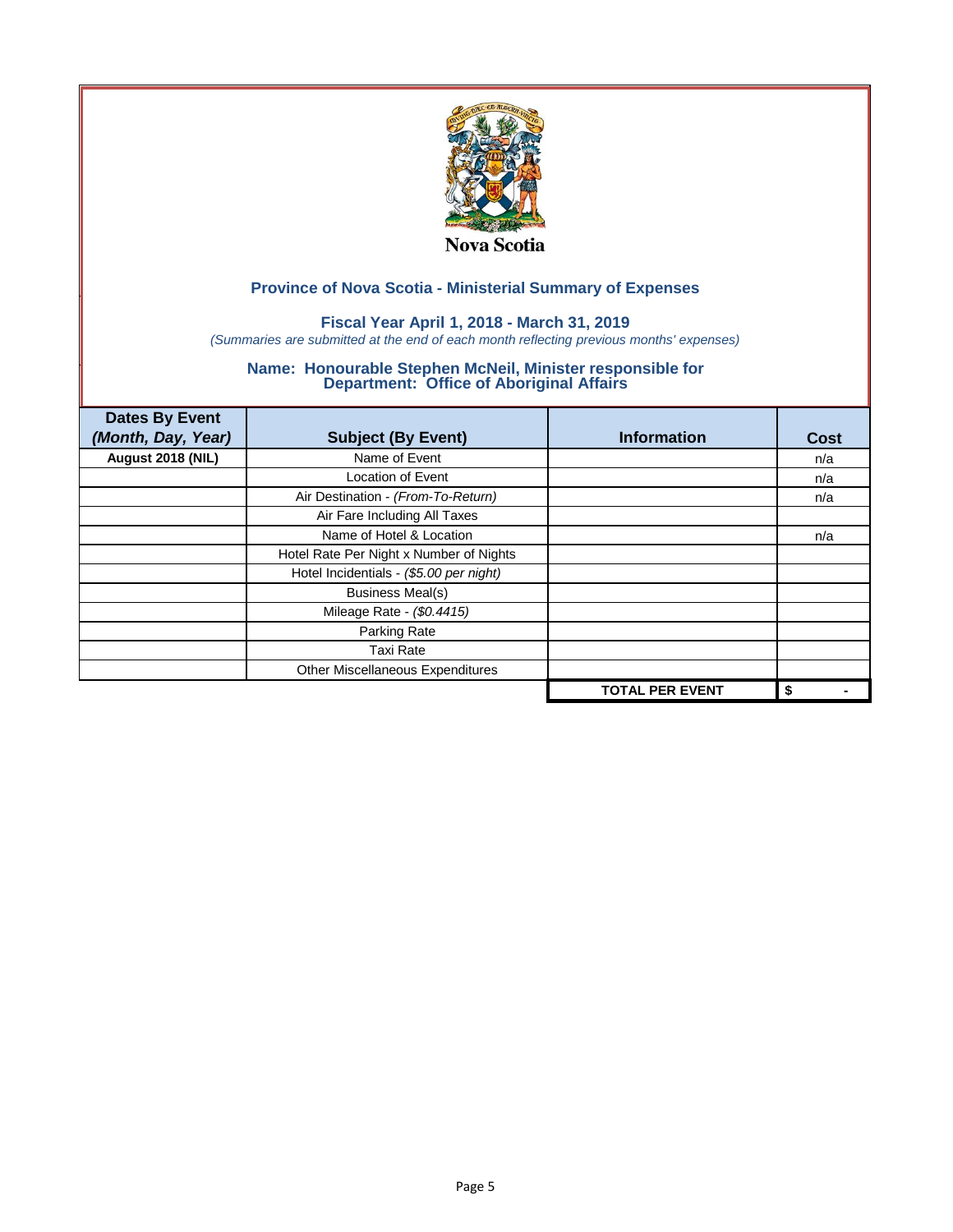

## **Fiscal Year April 1, 2018 - March 31, 2019**

*(Summaries are submitted at the end of each month reflecting previous months' expenses)*

| <b>Dates By Event</b><br>(Month, Day, Year) | <b>Subject (By Event)</b>               | <b>Information</b>     | <b>Cost</b> |
|---------------------------------------------|-----------------------------------------|------------------------|-------------|
| September 2018 (NIL)                        | Name of Event                           |                        | n/a         |
|                                             | <b>Location of Event</b>                |                        | n/a         |
|                                             | Air Destination - (From-To-Return)      |                        | n/a         |
|                                             | Air Fare Including All Taxes            |                        |             |
|                                             | Name of Hotel & Location                |                        | n/a         |
|                                             | Hotel Rate Per Night x Number of Nights |                        |             |
|                                             | Hotel Incidentials - (\$5.00 per night) |                        |             |
|                                             | <b>Business Meal(s)</b>                 |                        |             |
|                                             | Mileage Rate - (\$0.4415)               |                        |             |
|                                             | Parking Rate                            |                        |             |
|                                             | <b>Taxi Rate</b>                        |                        |             |
|                                             | Other Miscellaneous Expenditures        |                        |             |
|                                             |                                         | <b>TOTAL PER EVENT</b> | \$          |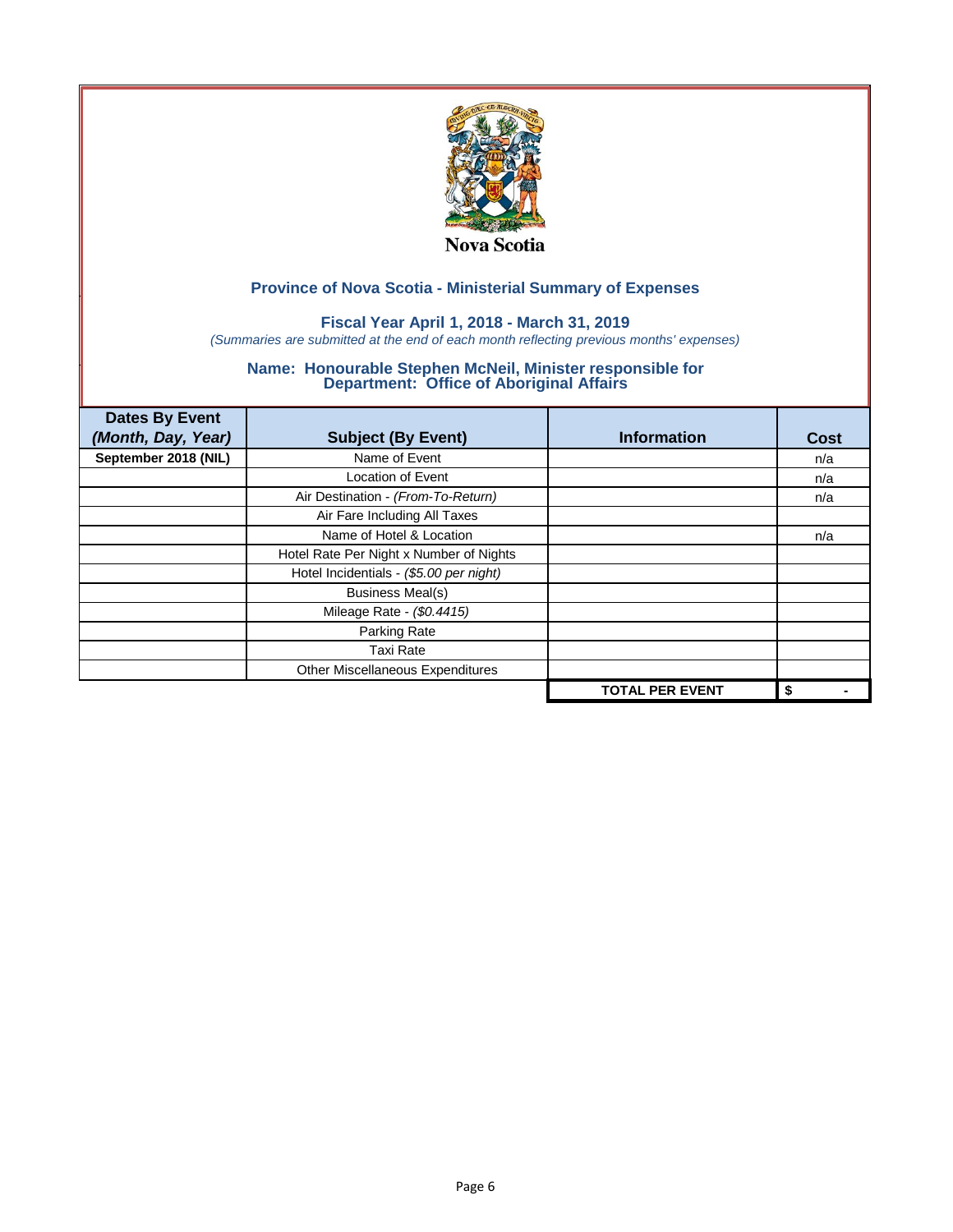

## **Fiscal Year April 1, 2018 - March 31, 2019**

*(Summaries are submitted at the end of each month reflecting previous months' expenses)*

| <b>Dates By Event</b><br>(Month, Day, Year) | <b>Subject (By Event)</b>               | <b>Information</b>     | <b>Cost</b> |
|---------------------------------------------|-----------------------------------------|------------------------|-------------|
| October 2018 (NIL)                          | Name of Event                           |                        | n/a         |
|                                             | <b>Location of Event</b>                |                        | n/a         |
|                                             | Air Destination - (From-To-Return)      |                        | n/a         |
|                                             | Air Fare Including All Taxes            |                        |             |
|                                             | Name of Hotel & Location                |                        | n/a         |
|                                             | Hotel Rate Per Night x Number of Nights |                        |             |
|                                             | Hotel Incidentials - (\$5.00 per night) |                        |             |
|                                             | <b>Business Meal(s)</b>                 |                        |             |
|                                             | Mileage Rate - (\$0.4415)               |                        |             |
|                                             | Parking Rate                            |                        |             |
|                                             | <b>Taxi Rate</b>                        |                        |             |
|                                             | Other Miscellaneous Expenditures        |                        |             |
|                                             |                                         | <b>TOTAL PER EVENT</b> | \$          |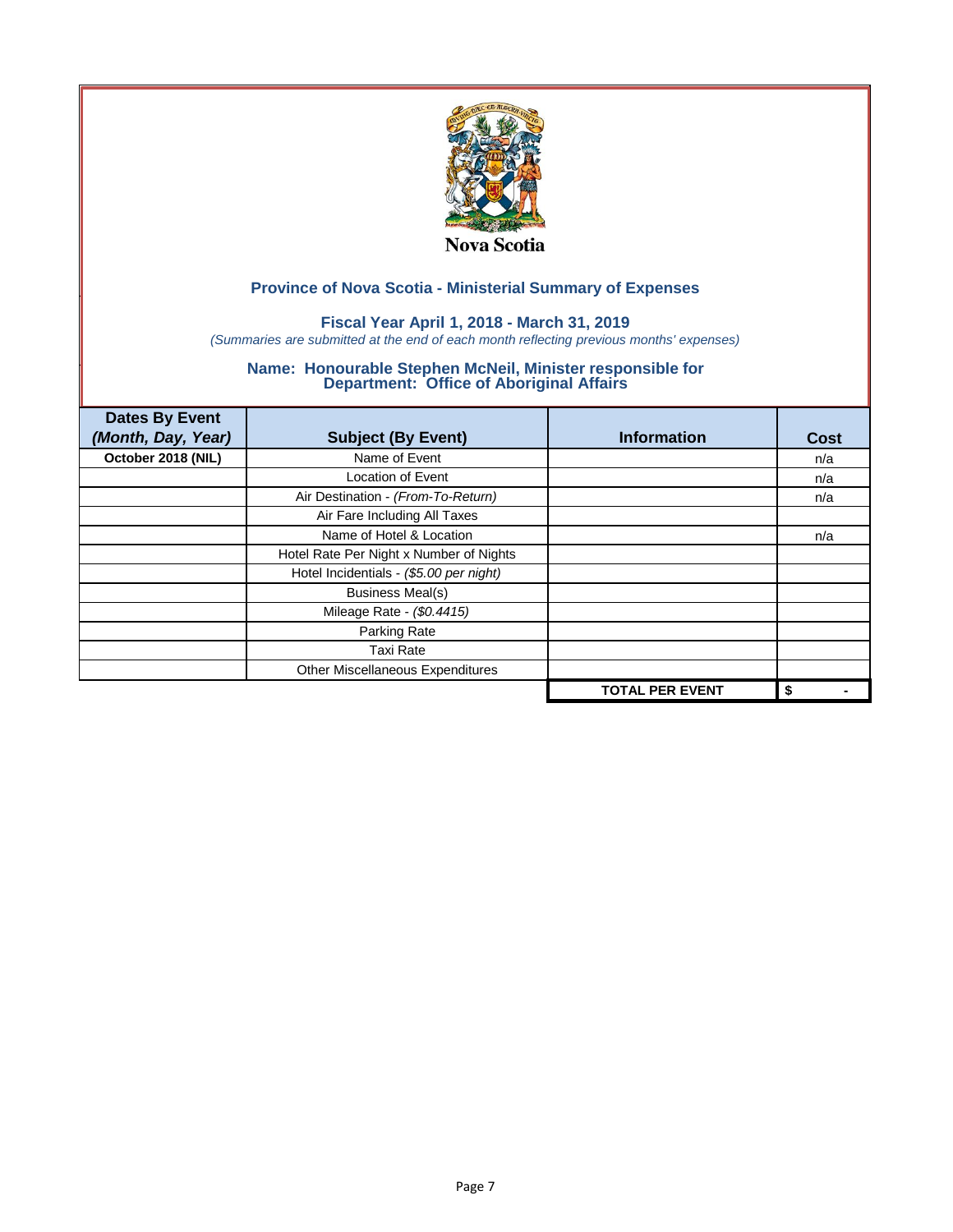

## **Fiscal Year April 1, 2018 - March 31, 2019**

*(Summaries are submitted at the end of each month reflecting previous months' expenses)*

| <b>Dates By Event</b><br>(Month, Day, Year) | <b>Subject (By Event)</b>               | <b>Information</b>     | Cost |
|---------------------------------------------|-----------------------------------------|------------------------|------|
| November 2018 (NIL)                         | Name of Event                           |                        | n/a  |
|                                             | <b>Location of Event</b>                |                        | n/a  |
|                                             | Air Destination - (From-To-Return)      |                        | n/a  |
|                                             | Air Fare Including All Taxes            |                        |      |
|                                             | Name of Hotel & Location                |                        | n/a  |
|                                             | Hotel Rate Per Night x Number of Nights |                        |      |
|                                             | Hotel Incidentials - (\$5.00 per night) |                        |      |
|                                             | <b>Business Meal(s)</b>                 |                        |      |
|                                             | Mileage Rate - (\$0.4415)               |                        |      |
|                                             | Parking Rate                            |                        |      |
|                                             | <b>Taxi Rate</b>                        |                        |      |
|                                             | Other Miscellaneous Expenditures        |                        |      |
|                                             |                                         | <b>TOTAL PER EVENT</b> | \$   |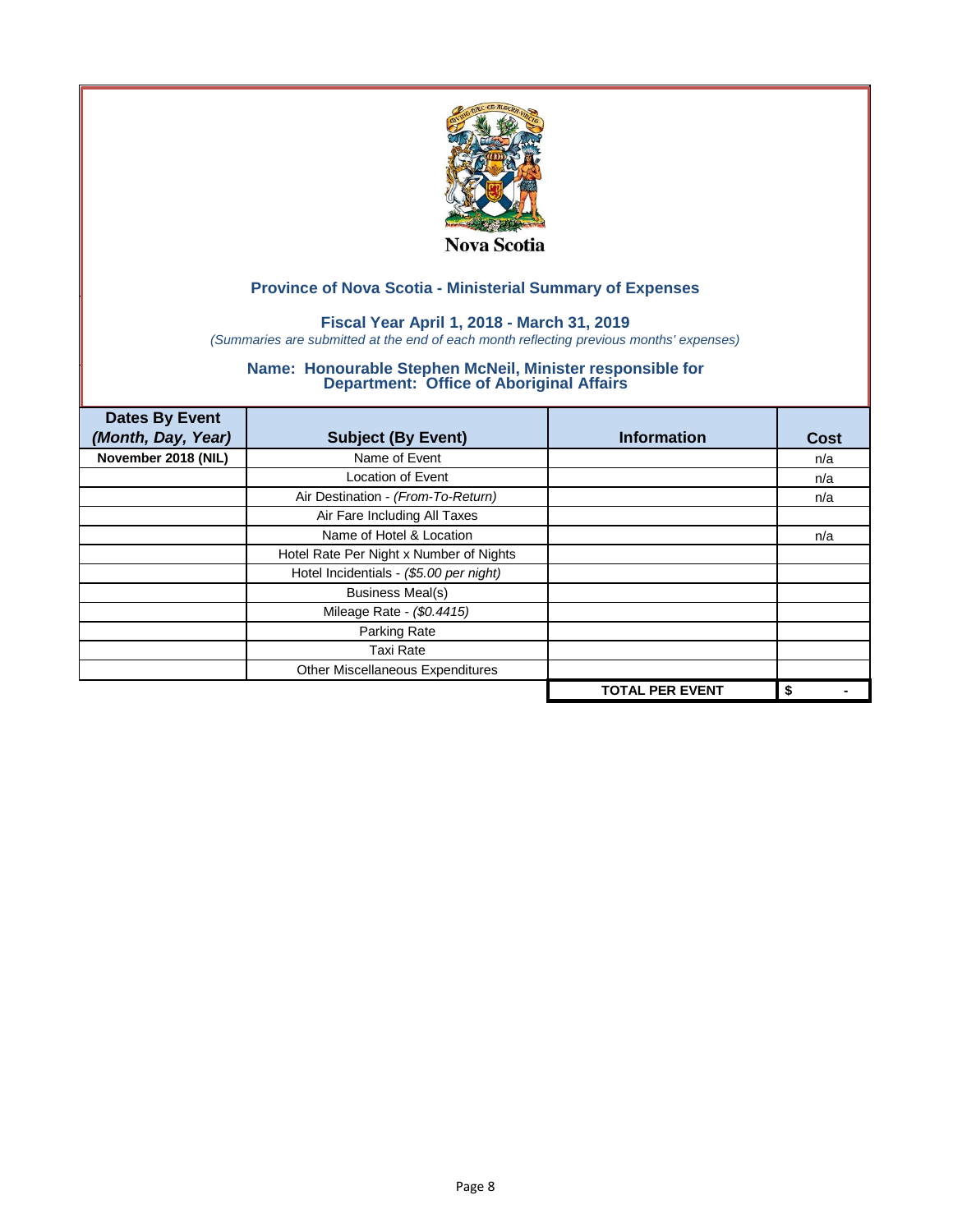

## **Fiscal Year April 1, 2018 - March 31, 2019**

*(Summaries are submitted at the end of each month reflecting previous months' expenses)*

| <b>Dates By Event</b><br>(Month, Day, Year) | <b>Subject (By Event)</b>               | <b>Information</b>     | Cost |
|---------------------------------------------|-----------------------------------------|------------------------|------|
| December 2018 (NIL)                         | Name of Event                           |                        | n/a  |
|                                             | <b>Location of Event</b>                |                        | n/a  |
|                                             | Air Destination - (From-To-Return)      |                        | n/a  |
|                                             | Air Fare Including All Taxes            |                        |      |
|                                             | Name of Hotel & Location                |                        | n/a  |
|                                             | Hotel Rate Per Night x Number of Nights |                        |      |
|                                             | Hotel Incidentials - (\$5.00 per night) |                        |      |
|                                             | <b>Business Meal(s)</b>                 |                        |      |
|                                             | Mileage Rate - (\$0.4415)               |                        |      |
|                                             | Parking Rate                            |                        |      |
|                                             | <b>Taxi Rate</b>                        |                        |      |
|                                             | Other Miscellaneous Expenditures        |                        |      |
|                                             |                                         | <b>TOTAL PER EVENT</b> | \$   |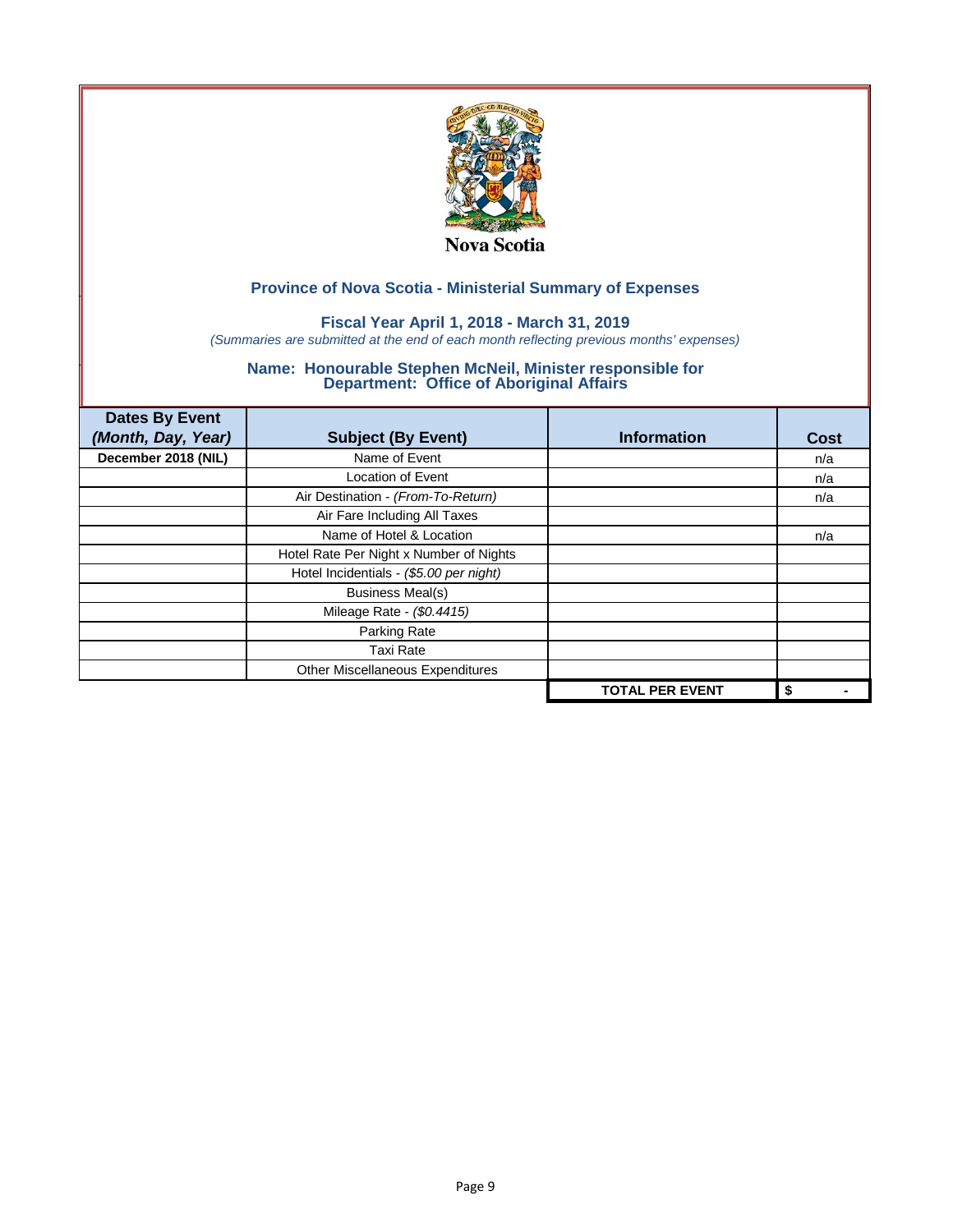

## **Fiscal Year April 1, 2018 - March 31, 2019**

*(Summaries are submitted at the end of each month reflecting previous months' expenses)*

| <b>Dates By Event</b><br>(Month, Day, Year) | <b>Subject (By Event)</b>               | <b>Information</b>     | <b>Cost</b> |
|---------------------------------------------|-----------------------------------------|------------------------|-------------|
| January 2019 (NIL)                          | Name of Event                           |                        | n/a         |
|                                             | <b>Location of Event</b>                |                        | n/a         |
|                                             | Air Destination - (From-To-Return)      |                        | n/a         |
|                                             | Air Fare Including All Taxes            |                        |             |
|                                             | Name of Hotel & Location                |                        | n/a         |
|                                             | Hotel Rate Per Night x Number of Nights |                        |             |
|                                             | Hotel Incidentials - (\$5.00 per night) |                        |             |
|                                             | <b>Business Meal(s)</b>                 |                        |             |
|                                             | Mileage Rate - (\$0.4415)               |                        |             |
|                                             | Parking Rate                            |                        |             |
|                                             | <b>Taxi Rate</b>                        |                        |             |
|                                             | Other Miscellaneous Expenditures        |                        |             |
|                                             |                                         | <b>TOTAL PER EVENT</b> | \$          |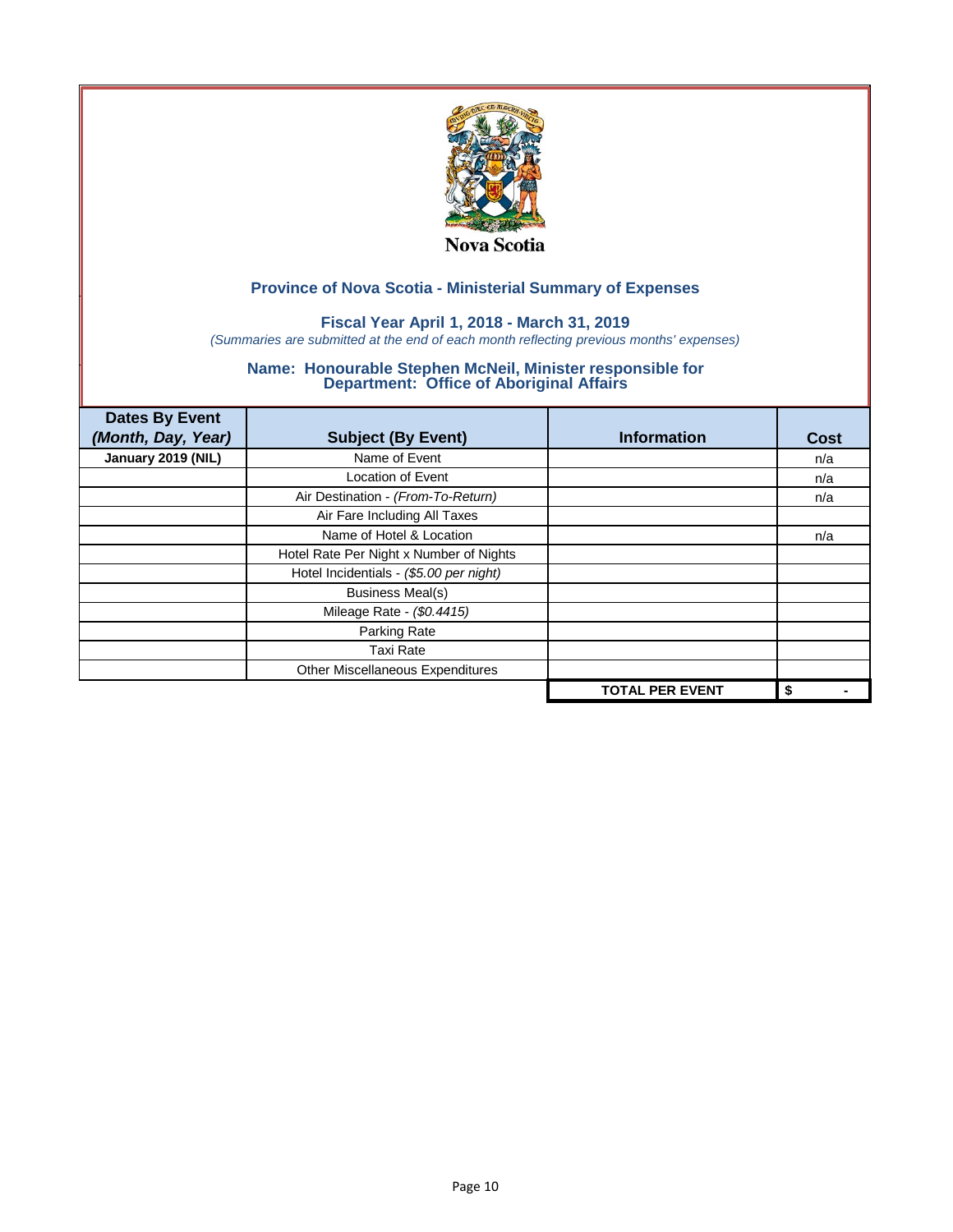

## **Fiscal Year April 1, 2018 - March 31, 2019**

*(Summaries are submitted at the end of each month reflecting previous months' expenses)*

| <b>Dates By Event</b><br>(Month, Day, Year) | <b>Subject (By Event)</b>               | <b>Information</b>     | <b>Cost</b> |
|---------------------------------------------|-----------------------------------------|------------------------|-------------|
| February 2019 (NIL)                         | Name of Event                           |                        | n/a         |
|                                             | <b>Location of Event</b>                |                        | n/a         |
|                                             | Air Destination - (From-To-Return)      |                        | n/a         |
|                                             | Air Fare Including All Taxes            |                        |             |
|                                             | Name of Hotel & Location                |                        | n/a         |
|                                             | Hotel Rate Per Night x Number of Nights |                        |             |
|                                             | Hotel Incidentials - (\$5.00 per night) |                        |             |
|                                             | <b>Business Meal(s)</b>                 |                        |             |
|                                             | Mileage Rate - (\$0.4415)               |                        |             |
|                                             | Parking Rate                            |                        |             |
|                                             | <b>Taxi Rate</b>                        |                        |             |
|                                             | Other Miscellaneous Expenditures        |                        |             |
|                                             |                                         | <b>TOTAL PER EVENT</b> | \$          |